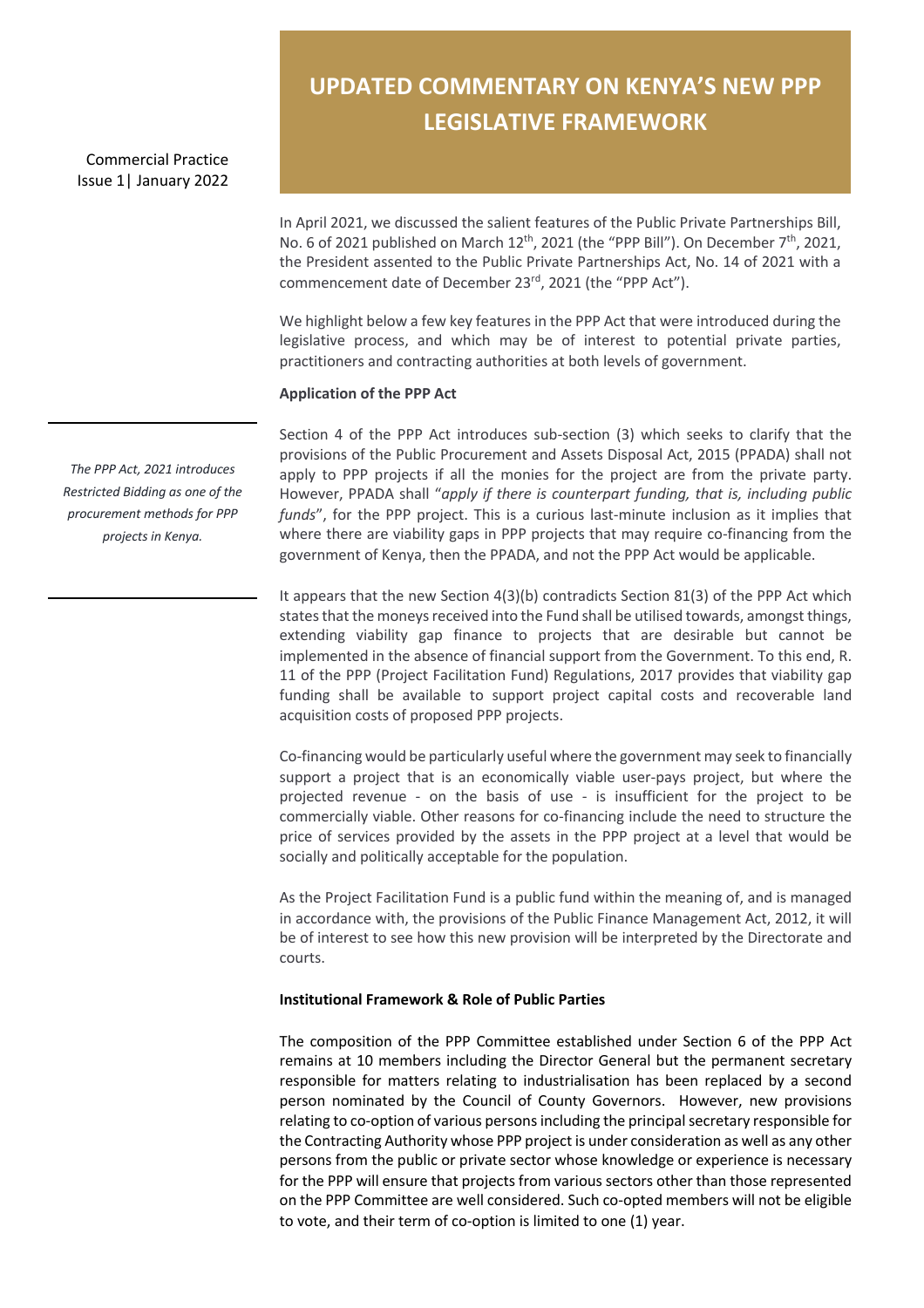New grounds for removal of members of the PPP Committee now include breach of the provisions of Chapter Six of the Constitution of Kenya which addresses matters relating to leadership and integrity as well as where a member is deregistered by a professional body for professional misconduct. Qualifications for the role of the Director General have been expanded beyond finance, economics and law to specifically include engineering and project management.

A key role of the PPP Directorate that was of concern in the PPP Bill related to its mandate under Section 19(1)(c) under which the Directorate was expected to "lead" contracting authorities in project structuring, procurement, tender evaluation, contract negotiation and deal closure. The Directorate will now only provide "guidance and advice" to contracting authorities in project structuring, procurement and tender evaluations but continue to lead in the contract negotiations and deal closure.

This is a welcome amendment as it ensures that there is no conflict of interest within the Directorate which would previously have had to approve projects and tender processes in which it had played a critical lead role in structuring. For good measure, Section 19(3) has been introduced to oblige the Directorate to issue standard bidding documents for use by Contracting Authorities who are then required, under Section 37(3) to use these in all their PPP procurements.

Section 22(1) of the PPP Act introduces an obligation on Contracting Authorities to ensure that there is public participation on a project. This is crucial in light of key projects proposed to be implemented in Kenya that have faced significant resistance from the general public. Recent court decisions on what constitutes adequate public participation have been guided by decisions of constitutional courts in jurisdictions such as South Africa and it is hoped that the Public Participation (No. 2) Bill, 2019 or its successor will finally find its way through the legislative chain into law to guide this process.

As far as determining which projects should be included in the Directorate's list is concerned, Contracting Authorities are now obliged to ensure that their projects are part of the national development agenda. This is a slightly different requirement from Section 25 of the PPP Bill which only required the proposed PPP projects to be part of the Contracting Authority's development programme. It is hoped that this amendment will see the end of the era in which Contracting Authorities worked in silos with no coordination of their projects and activities and in some instances, where two entities listed the same project in its development agenda much to the consternation of the private sector participating in these procurement processes.

### **Timelines**

The PPP Bill had failed to address some key timelines that were crucial for progressing projects in a timely manner. Section 33(2) of the PPP Act now obliges the PPP Committee to reach a determination on whether or not to approve a Contracting Authority's feasibility study and for the procurement of the project as a PPP within 21 days. As far as the Petition Committee is concerned, Section 75(7) introduces the right of an aggrieved party to make an application for review by the Committee of its decision within 7 days of the decision in question.

However, some crucial timelines, especially during the negotiation process, are still missing. These include timelines for post-bid negotiations between the Contracting Authority and the first and second ranked bidders and these are due to be published as guidelines by the Directorate. Further, where the Contracting Authority's negotiating committee has forwarded recommendations to the Directorate which are not approved, the Section 58 of the PPP Act fails to provide timelines for notification by the Directorate to the Contracting Authority of its decision.

*S. 21(2) of the PPP Act clarifies and caps the maximum term for PPP projects at 30 years*